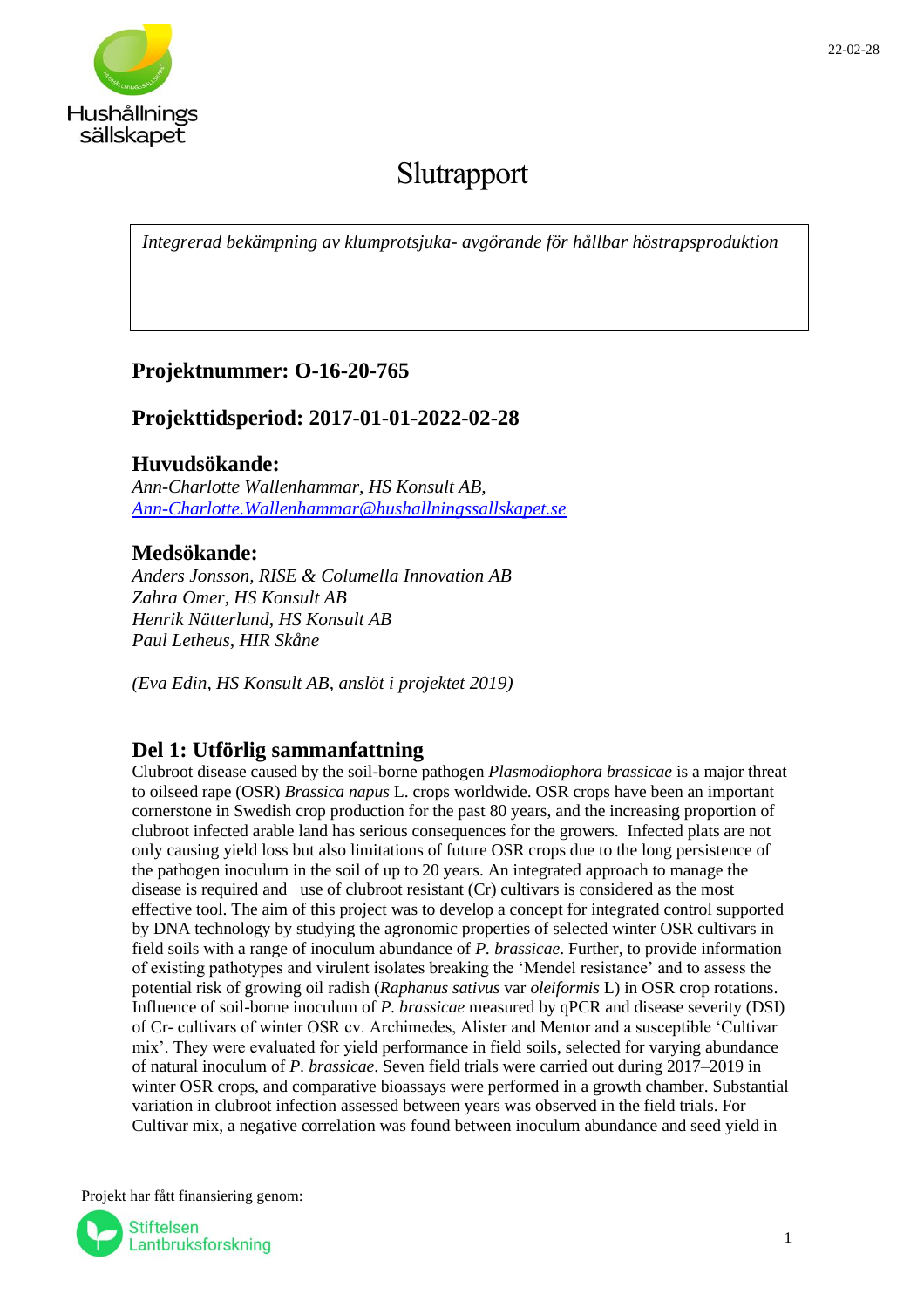five trials and the yield loss at DSI 10 was 200 kgs per hectare and at DSI close to 100 yield was decreased by 48percent, whereas no correlation was found for the resistant cultivars In bioassays, Cultivar mix exhibited a significantly high correlation between DSI and number of gene copies per gram of soil ( $R^2 = 0.72$ ). For resistant cvs. Mentor and Alister, correlations were  $R^2 = 0.45$  and 0.58, respectively, indicating that resistance was under pressure. In field trials, DSI of the resistant cultivars was lower than in biosassays but at sites close to 30, which is the threshold used to distinguish between susceptible and resistant reactions. The prerequisites for oilseed radish integrated as a catch crop including OSR was carried out in climate chamber bioassays where a susceptible cultivar of winter OSR, Atora and three Crcultivars; Alister, Archimedes and Mentor, 12 cultivars of oil radish (OR) (*Raphanus sativus* var *oilefera*), selected cultivars of and *Raphanus sativus* var. *niger* , *Raphanus sativus* var *sativus*, *Brassica rapa* subsp *rapa*, *Brassica rapa* var *thell* white mustard (*Sinapsis alba*) were grown for six weeks and assessed for disease symptoms. The assessments showed that all OR cultivars were infected by clubroot ranging from DSI 2,3-9,2 with no significant differences between cultivars. Alister and Archimedes showed a similar infection, DSI 23, while Mentor was closer to susceptible Atora with DSI 69. White mustard and the *B. napus* cultivars were highly susceptible while *R. sativus* var. *sativus* cultivars were intermediate (SI 18 and 12). Pathotype determination was carried out by a collaboration with Julius Kühn Institute, Braunschweig, Germany, using the differentials of the European Clubroot Differential Set (ECD) and Cr cultivar Mendel on isolates from three field trials 2017. The results show three different pathotypes; 16/23/29, 16/23/28 and 16/31/31. The level of sensitivity to of Mendel varied from field to field and a Mendel resistant strain occurred at an experimental site in southSweden. These findings highlight the need for extended studies in this area. We have showed that the selection pressure is considerably higher, i. e. the risk of eroding resistance is higher in soils with high abundance of *P. brassice*, compared to growing a Cr cultivar in soils with low abundance of inoculum. We therefore recommend the use of Cr cultivars only when inoculum abundance is lower than 100 000 gene copies per gram of soil. The prerequisite is that farmers choose to sample their fields and analyse the soil samples for *P.brassicae* DNA. The analyses are provided by commercial laboratories in Sweden and is supported by the Swedish Seed and Oilseed Growers. To secure a long term susceptible OSR production fields need to be sampled to a higher extent than at present. When *P. brassicae*  DNA is detected in the soil sample a Cr-cultivar is recommended.

We have shown that a disease incidence of 10 percent infected plants causes a yield loss of 200 kgs per hectare corresponding to an economic loss of 1000-1400 SEK depending on the price of seed. A heavy attack in autumn is likely to cause total winter damage. With increasing knowledge of the agronomic performance of the cultivars as shown in this study, an integrated management of clubroot will ensure sustainable OSR production. Oil radish is susceptible to clubroot and the abundance of *P. brassicae* will increase if included as a cover crop or catch crop in an OSR crop rotation. Oil radish is thus not recommended in an OSR- rotation. We need knowledge on winter hardiness of the Cr cultivars also in central Sweden and recommend that winter kill is evaluated yearly in a selection of commercial cultivars. We also need a systematic monitoring of the occurrence of pathotypes and a survey of the distribution of Mendel resistance breaking strains so that more sustainable strategies of integrated management will be developed.

Dissemination of information of results has been a prioritized task by participating in national and international conferences, farm courses and by publishing in the agricultural press. The international collaboration in the International Clubroot Working Group is also an important network for exchange of information.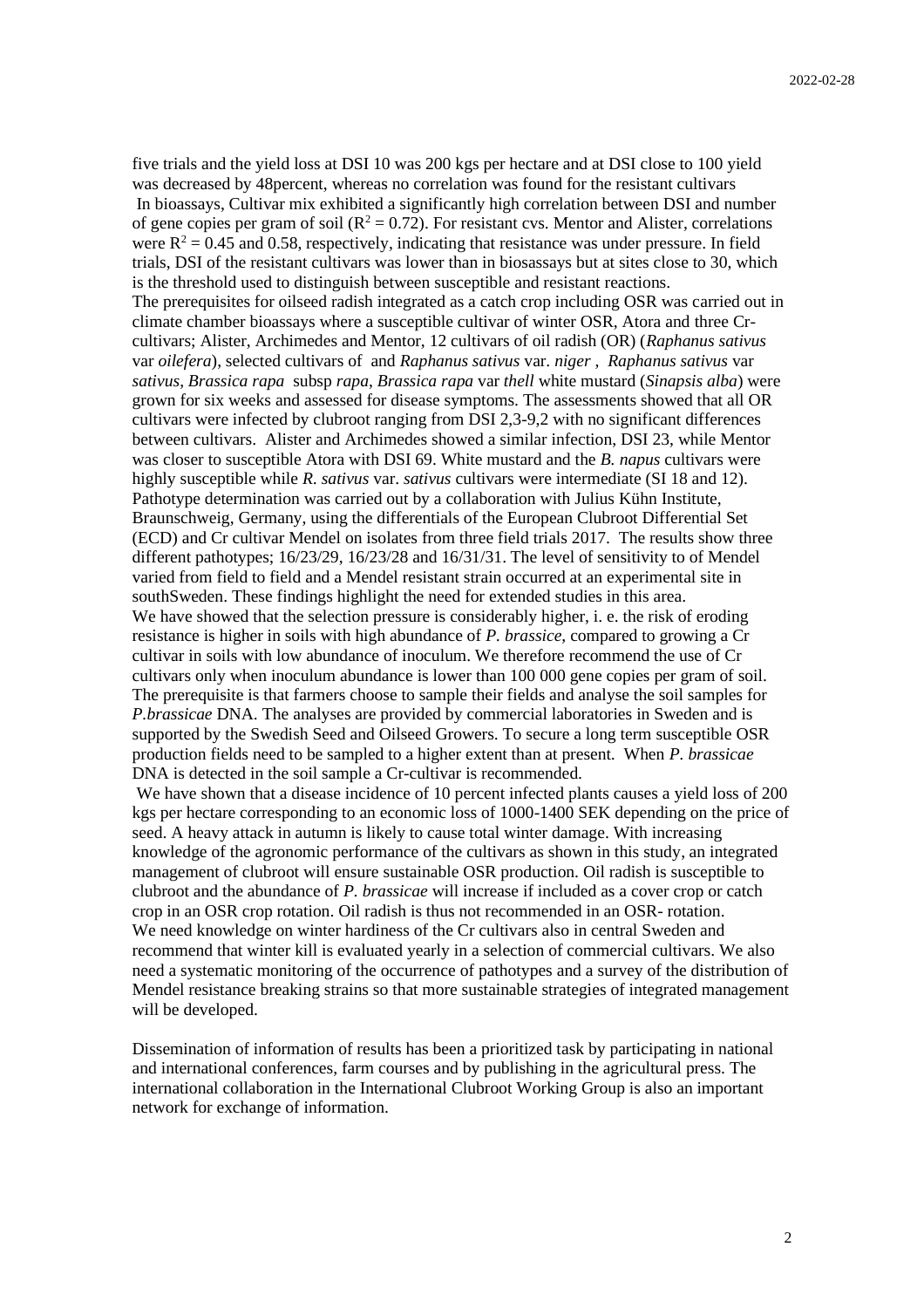# **Del 2: Rapporten (max 10 sidor)**

# **Inledning**

Höstrapsarealen är rekordstor med stora konkurrensfördelar och givet att grödan klarar vinterns påfrestningar finns 125 000 hektar för skörd 2022. Oljeväxter av släktet Brassicae har varit viktiga i svenskt jordbruk under de senaste 80 åren [1] och höstraps (*Brassica napus* L) är en bärande och lönsam gröda. Mer höstraps i växtföljden innebär också ökad risk för skördebortfall orsakade av sjukdomar, och rapporter om angrepp av växtsjukdomar som överlever i jorden med vilsporer eller vilokroppar, som klumprotsjuka, bomullsmögel och kransmögel har ökat i Sverige och globalt [2]. Klumprosjuka är den mest allvarliga jordburna sjukdomen och drabbar oljeväxter och kålväxter av släktet Brassicae över hela världen. Skadorna orsakar inte bara betydande skördeförluster [3] utan också begränsningar av framtida odling då de robusta vilsporerna finns kvar i jorden upp till nästan 20 år [4]. Den eukaryota organismen som orsakar klumprotsjuka, *Plasmodiophora brassicae*, är en obligat biotrof protist, som tillbringar större delen av livscykeln inuti växten. Infekterade plantor utvecklar karaktäristiska svulster på rötterna, som ger störningar i vatten- och näringsupptag, leder till ovanjordiska symtom som omfattar gulnande blad som vissnar, hämning av tillväxten, brådmognad och förluster i skörd och kvalitet. Svulsterna innehåller tiotals millioner sporer per gram rot och är robusta med en väl utvecklad mekanism av olika sporväggar som ger ett bra skydd mot nedbrytning av markmikroorganismer. DNA-baserad analysteknik har utvecklats i BioSoM-projektet, och jordanalyser erbjuds av kommersiella laboratorier i Sverige och internationellt. Underlaget för uttolkingen av analyssvaren är baserat på studier i resistent vårrybs [5] och i detta projekt undersöker vi prestandan hos resistenta marknadssorter av höstraps.

Utbredningen av klumprotsjuka har ökat i höstrapsodlingar framför allt i södra Sverige, men också i Mellansverige och internationellt sker en stor spridning av rapsodling i Europa, Kanada, Kina och USA. Sporernas långa varaktighet i ett infekterat fält gör att kontroll är svår att uppnå med växtföljdsåtgärder. Förädling av resistenta sorter har varit ett uttalat mål under många år för att göra odling i infekterad jord möjlig, och betydande insatser har gjorts av svensk växtförädling i vårrybs och höstraps [1]. Utvecklingen av resistenta sorter har ökat i takt med att spridningen av klumprotsjuka ökat och är en huvudstrategi i Kanada [6]. Begränsningen är att resistensens effektivitet snabbt kan förloras när selektionstrycket på populationer av patogenen utsätts för resistenta sorter som bär på samma resistenskälla. Redan fyra år efter introduktionen konstaterades 2013 att nya så kallade patotyper utvecklats och att resistensen var bruten [7]. Flera resistenta höstrapssorter finns på den svenska marknaden och sortimentet förbättras ständigt avseende skördenivå. Sorterna testas på svenska jordar med hög förekomst av *P. brassicae* DNA [8]. Resistenta sorter är egentligen *delvis* resistenta, eftersom de angrips i viss grad redan vid låga smittonivåer [5] och uppförökar därmed smittan. En begränsning är att samma resistenskälla (Mendelresistens) [9] används i samtliga marknadssorter, och fält där denna resistens har brutits har redan rapporterats från stora delar av Tyskland [10] och Storbritannien [11].

I detta projekt har vi tagit fram data och utvecklat ett koncept för Integrerad bekämpning (IPM) med syfte att varje odlare ska kunna hantera *P. brassicae* så att en hållbar rapsodling över tid kan säkerställas. Den DNA-baserade analysmetoden är ett viktigt verktyg för att både upptäcka och övervaka patogenen [12]. Politiska beslut utmanar rapsodlingen då oljerättika förs fram som en viktig spelare i det fånggrödestöd som kan sökas från och med 2023. Här finns ett stort behov av analys av resistensegenskaperna hos oljerättika och av informationsspridning.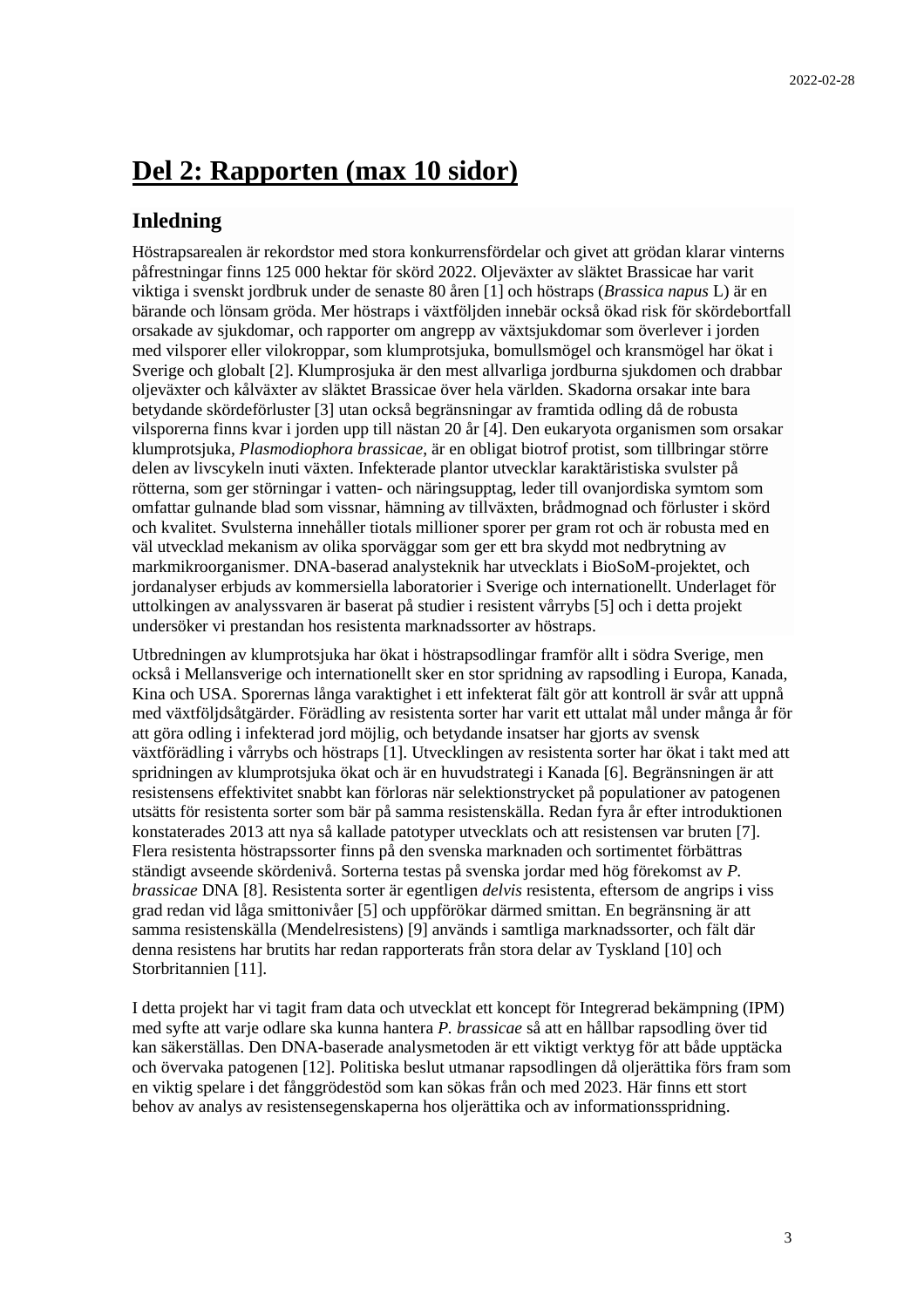**Syftet** var att ta fram ett koncept för integrerad bekämpning av *P. brassicae* med stöd av DNAteknik genom att undersöka och jämföra angreppsnivåer och avkastning hos resistenta och mottagliga höstrapssorter. Vidare utreds om oljerättika i växtföljden kan påverka uppförökningen av *P. brassicae*. **Målet** var att ta fram ett beslutsunderlag för hållbar odling av höstraps på fält där *P. brassicae* förekommer och bedöma om oljerättika kan integreras som fånggröda i en rapsväxtföljd.

## **Materiell och metoder**

Projektet genomfördes i fyra arbetspaket (AP) och till stora delar under 2017–2019.

## **AP1. Undersökning av agronomisk prestanda hos resistenta sorter i jordar med olika mängd** *P. brassicae* **DNA**

**Hypotes 1:** I jord med höga nivåer av *P. brassicae* DNA är selektionstrycket betydligt högre, dvs resistensen bryts snabbare än om resistenta sorter odlas i jord med låg nivå av *P. brassicae* DNA**.**

**Fältförsök.** Tre resistenta sorttyper av höstraps, SY Alister, NPZ Mentor och LI Archimedes och jämfördes med sortblandning som bestod av Avatar, Dariot, Explicit och Exstorm, 2017 och av Avatar, Explicit, Mercedes och Harnas, 2018 och såddes i fem fältförsök 2017 och tre fältförsök 2018. Försöken genomfördes i en randomiserad block-design med fyra upprepningar på fält med olika mängd *P. brassicae* DNA, definierad som låg (<1300 genkopior per gram jord), måttlig (1300–50 000 genkopior per g-1 jord), hög (50 000–325 000 genkopior g-1 jord), och mycket hög (>325 000 genkopior g-1 jord) [13]. på fält i Tomelilla, Simrishamns, Kumla och Hallsbergs kommuner. Sådden planerades att göras senast 15 augusti, men väderleken medförde senareläggning. Sådden 2017 genomfördes 9 augusti i Kumla, 15 augusti i Hallsberg, 25 augusti i Simrishamn och 26 augusti i Tomelilla. 2018 genomfördes sådden 15 augusti i Kumla, 17 augusti i Simrishamn och 21 augusti i Tomelilla. Gödsling och ogräsbekämpning utfördes av försöksvärden, medan fungicidbehandling av försöket gjordes av försökspatrullerna för att utesluta skördepåverkan av framför allt bomullsmögel. Provtagning för identifiering av lämpliga försöksfält genomfördes av Hushållningssällskapet i samarbete med SFO. I samband med sådd togs i varje ruta 25–30 stick slumpmässigt i de översta 20 cm av matjorden som förvarades svalt till senare biotest. Delproverna blandades till ett samlingsprov från vilket ett prov för DNA-analys togs ut enligt protokoll som beskrivs i Jonsson & Wallenhammar [13].

## **Analyser och bestämningar**

Jorden analyserades vid DNA-laboratoriet vid Inst. f mark och miljö SLU, Skara. DNA extraherades från 350 mg jordprover enligt metod beskriven i Wallenhammar et al.,[14]. Utvärdering av sjukdomsangrepp i fältförsöken gjordes på 25 plantor per ruta som grävdes upp i mitten av november, placerades i plastpåsar och transporterades med bud till laboratoriet i Örebro, där rötterna noggrant sköljdes i rinnande kranvatten och bedömdes för infektion. Rötterna bedömdes enligt följande klassificering:  $0 =$ inga svulster;  $1 =$ små svulster på laterala rötter; 2 = medelstora svulster (<50% av rotsystemet angripet); 3 = stora svulster (> 50% av rotsystemet angripet). Angreppets styrka uttrycks som sjukdomsindex (SI) och beräknas enligt följande formel:

DSI=  $\Sigma$  (Klass nr) x (Antal plantor i varje klass) (Totalt antal plantor) x (Antal klasser - 1)

Under 2019 gjordes ytterligare en sjukdomsbedömning i stubben efter skörden, på 25 plantor som slumpmässigt grävdes upp och hanterades enligt ovan. Därtill grävdes tio plantor per ruta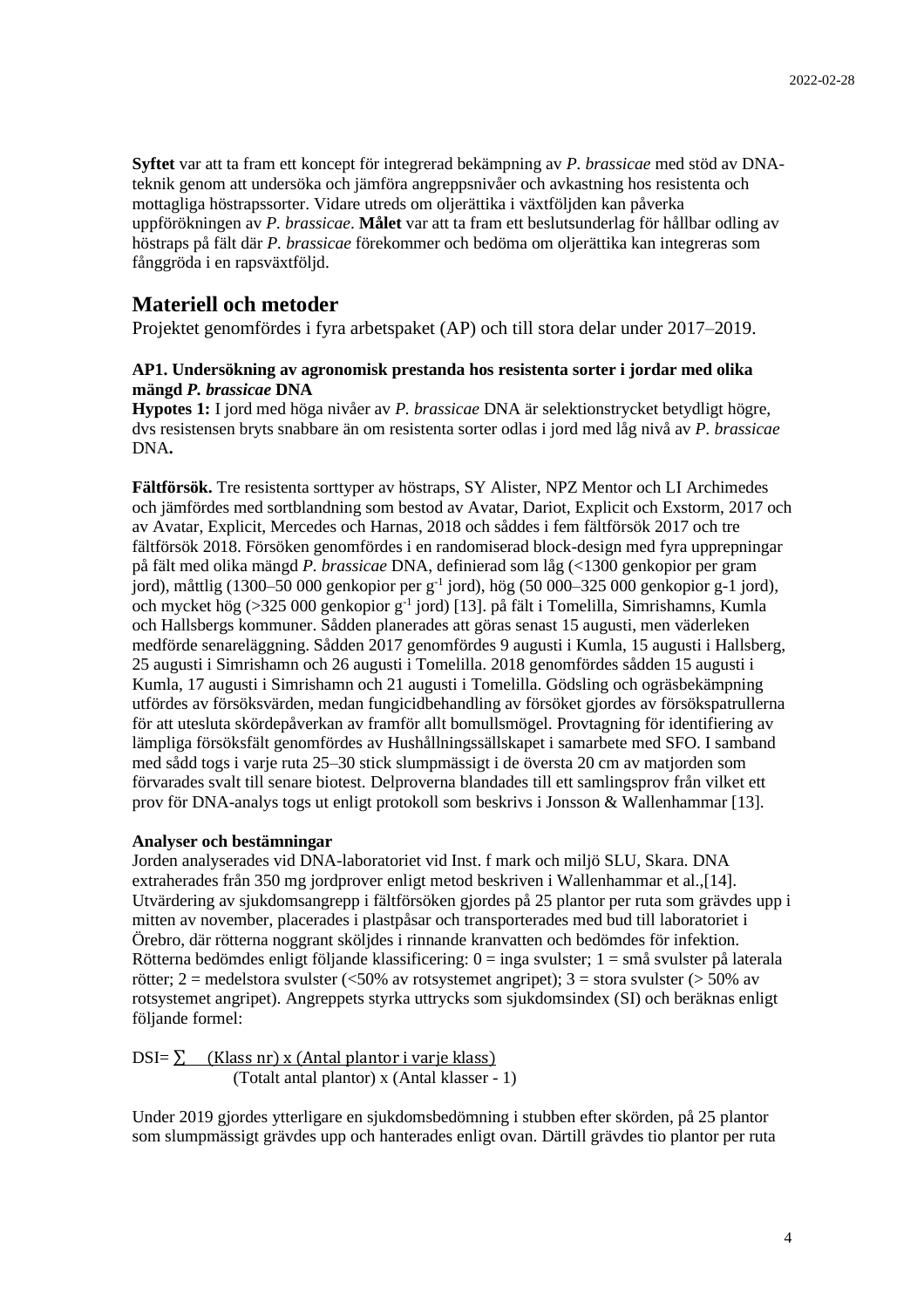upp från serien OS7-25, sortprovning av resistenta sorter, från totalt sju försöksplatser 2017– 2019. Cirka 3000 plantor graderades enligt ovan. Därtill graderades 440 plantor i OS7-025-003 år 2021 inom ramen för projektet. Resultaten redovisas separat i ett kandidatarbete vid SLU, av Persson [15].

*Jordpreparering.*Jordproverna förvarades i svalt fram till ankomsten till laboratoriet, där jorden hälldes i folieformar (207 x 141 mm), klumpar smulades för hand och stenar avlägsnades före torkning vid rumstemperatur till 5% vattenhalt. Den torkade jorden lagrades sedan vid 10 °C. Jorden blandades genom att samlingsprovet hälldes i en plastpåse stängd med ett buntband som placerades i en yttre plastpåse stängd med en påsförslutning och kördes i en cementblandare (MEEC 63 l, 220 W, 27,5 rpm) i 5 minuter. 500 g av jorden vägdes in i en 1,0 L plastbehållare (HPPE-plast), där tre stålkulor (diameter 12 mm) och tre skruvmuttrar (14 mm) lades i. Behållaren stängdes med lock och skakades i en färgskak (Svenska Skandex AB) i 45 s vid 1000 varv per minut. Sedan överfördes 50 g av varje prov till ett 50 mL Falconrör, från vilket ett delprov togs ut för DNA-analys. Resten av jorden hälldes tillbaka i samlingsprovet som sedan användes för biotesterna.

*Biotest.* Alla sorter som användes i fältförsöken testades i biotester. Samlingsprovet delades in i fyra krukor (Göttinger, 9 x 9 x 9,5, volym 0,5 L). Biotesterna utfördes i en växtkammare (SLU, Skara) i en helt randomiserad design replikerad fyra gånger under en sexveckorsperiod, för att säkerställa optimal infektion enligt Wallenhammar [16]. Femton frön per kruka av varje resistent sort och den mottagliga sortblandningen såddes och gallrades till 10 plantor vid första örtbladstadiet. Plantorna sköljdes vid biotestets avslut i rinnande vatten innan bedömning. Infekterade rötter bedömdes enligt följande:  $0 =$ inga svulster;  $1 =$  förstorade sidorötter;  $2 =$ förstorad huvudrot; 3 = förstorad, uppsvälld huvudrot; 4 = förstorad uppsvälld huvudrot, laterala rötter friska;  $5 =$  förstorad uppsvälld huvudrot, laterala rötter infekterade. Sjukdomsindex  $(SI_b)$ beräknades enligt ovan.

#### **Statistik**

Resultaten bearbetades med hjälp av ANOVA-tester följt av Tukeys HSD-test (*p* <0,05) i JMP 15.2 (SAS Inst. Inc. Cary, NC). Interaktioner mellan logaritmen av antalet genkopior g-1 jord och avkastning, sjukdomsindex och sjukdomsincidensen för sorterna i fältförsöken och biotesterna beräknades med hjälp av regressionsanalys i JMP 15.2.

#### **AP2. Identifiering av fält med virulenta isolat av** *P. brassicae*

**Hypotes 2:** Virulenta isolat finns redan i odlingsdistrikten

Svulster från mottagliga sorter i fältförsöken förvarades i frys, och skickades till Dr Nazaniin Zamani Noor, Julius Kuhn Institute, Brauschweig, Tyskland, för karaktärisering med olika differentialsortiment.

**AP3. Förutsättningar för oljerättika att integreras som fånggröda i en rapsväxtföljd Hypotes 3:** Oljerättika har en hög grad av resistens mot *P. brassicae* men det finns variationer mellan sorter och platser. Oljerättika som fånggröda kommer att öka förekomsten av *P. brassicae* om inkluderad i en rapsväxtföljd

I biotester undersöktes reaktionen hos ett stort sortiment av oljerättika (12 sorter) med vitsenap, mottaglig och resistenta höstrapssorter, rädisa, maträttika, majrova och svedjerova med metod beskriven ovan. En jordblandning som utprovats med naturlig smitta av *P. brassicae* användes. Testerna upprepades tre gånger under 2019, SLU, Skara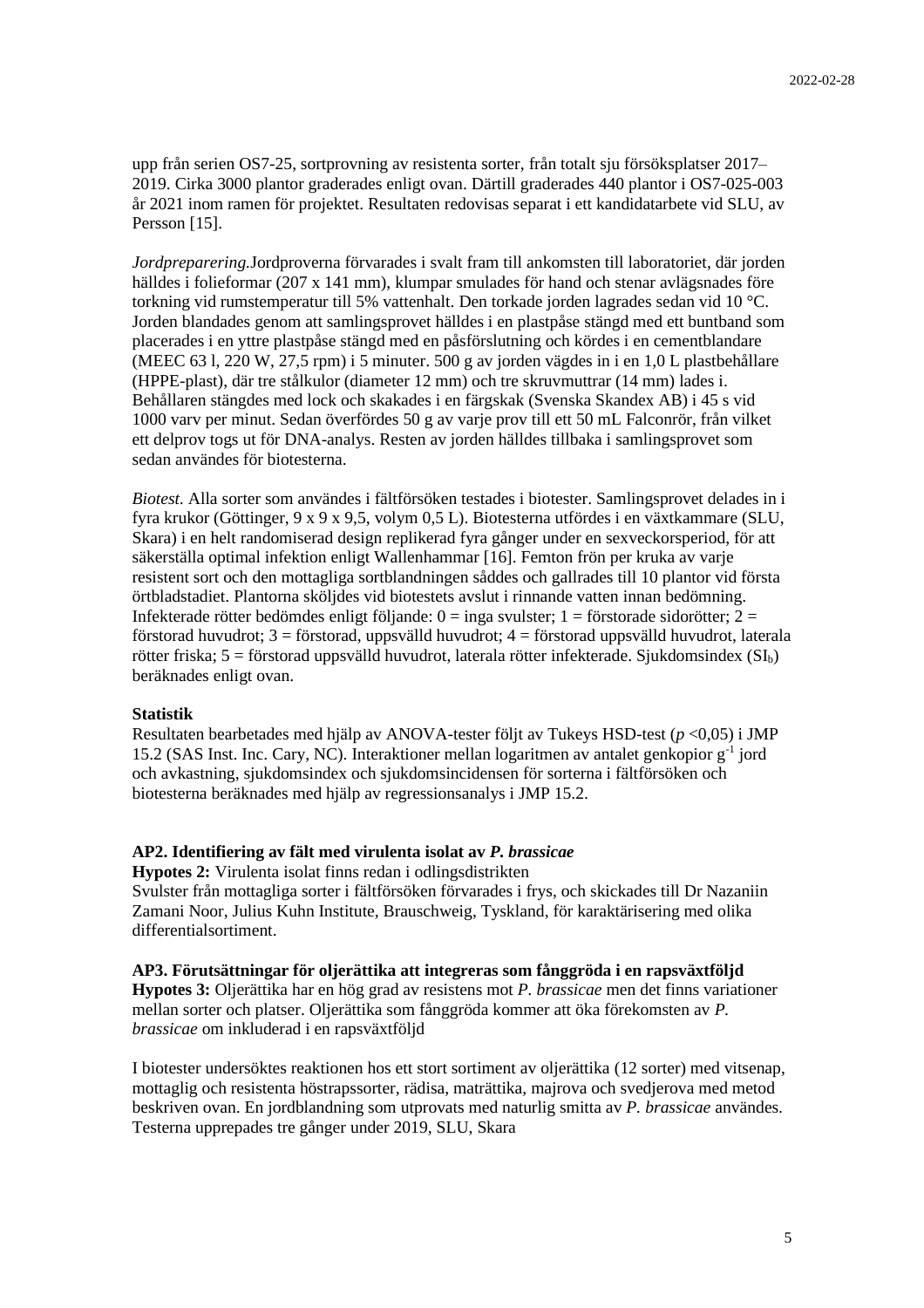## **AP 4. Strategi för att odla höstraps på fält med förekomst av** *P. brassicae*

## **Resultat och diskussion**

## *Detaljerad beskrivning finns i publikationen [18] Pathogens*

**Hur stor blir skördeförlusten i mottaglig sortblandning vid ett angrepp?**

Inverkan av jordbunden smitta av *P. brassicae* på agronomisk prestanda hos höstrapssorter undersöktes i sju fältförsök som såddes 2017 och 2018. Fyra försök såddes 2017 på platser baserade på förtester av jordsmitta; i Simrishamn och Tomelilla med 1 100 000 respektive 2 500 000 genkopior per gram jord, Kumla med15 000 genkopior per gram jord och ett fält i Hallsberg mycket låg mängd, 2 500 genkopior per gram jord. 2018 uteblev angrepp på försöksplatserna i Skåne trots mycket hög marksmitta p.g.a. torra förhållanden under hösten medan angrepp utvecklades på försöksplatsen i Kumla med en förtest på 50 000 genkopior per gram jord. Därav är det fem försök som utgör underlaget i Figur 1–4. Samband mellan sjukdomsindex (SI), procent angripna plantor och fröskörd för mottaglig sortblandning visas i Figur 1 a och b.



Figur 1. Samband mellan fröskörd och sjukdomsindex (SI) hos mottaglig sortblandning. Angreppets styrka av klumprotsjuka bestäms med SI. Ju högre index desto kraftigare angrepp. Redan vid ett index på 10 minskar skörden med 200 kilo per hektar i mottaglig sortblandning (a). Vid mycket kraftig infektion minskar skörden med 48 % motsvarande 2155 kilo per hektar. Förenklat uttrycks angreppet som procent angripna plantor (b). Fyra försöksplatser i Skåne och Närke skördade 2018 och Närke 2019.

#### **Infekteras resistenta sorter?**

De tre klumprotresistenta (Kr) sorterna som testades presterade bäst på de två platser med de högsta nivåerna av inokulum med betydligt högre fröutbyte (kg per ha) än den mottagliga "sortblandningen" (*p* < 0,001 Figur 2 a och b). På fältförsöksplatsen i Kumla erhölls statistiskt signifikanta skillnader i fröutbyte endast mellan "sortblandning" Kr-sort Alister (*p*=0,017). Alla tre Kr-sorter på fältet med den lägsta smittonivån (Hallsberg), lämnade signifikant (*p* <0,001) knappt 10 procent lägre fröutbyte än den mottagliga sortblandningen, vilket är i linje med tidigare undersökningar att Kr-sorter ger lägre skörd än en mottaglig sortblandning [8] på fält utan smitta.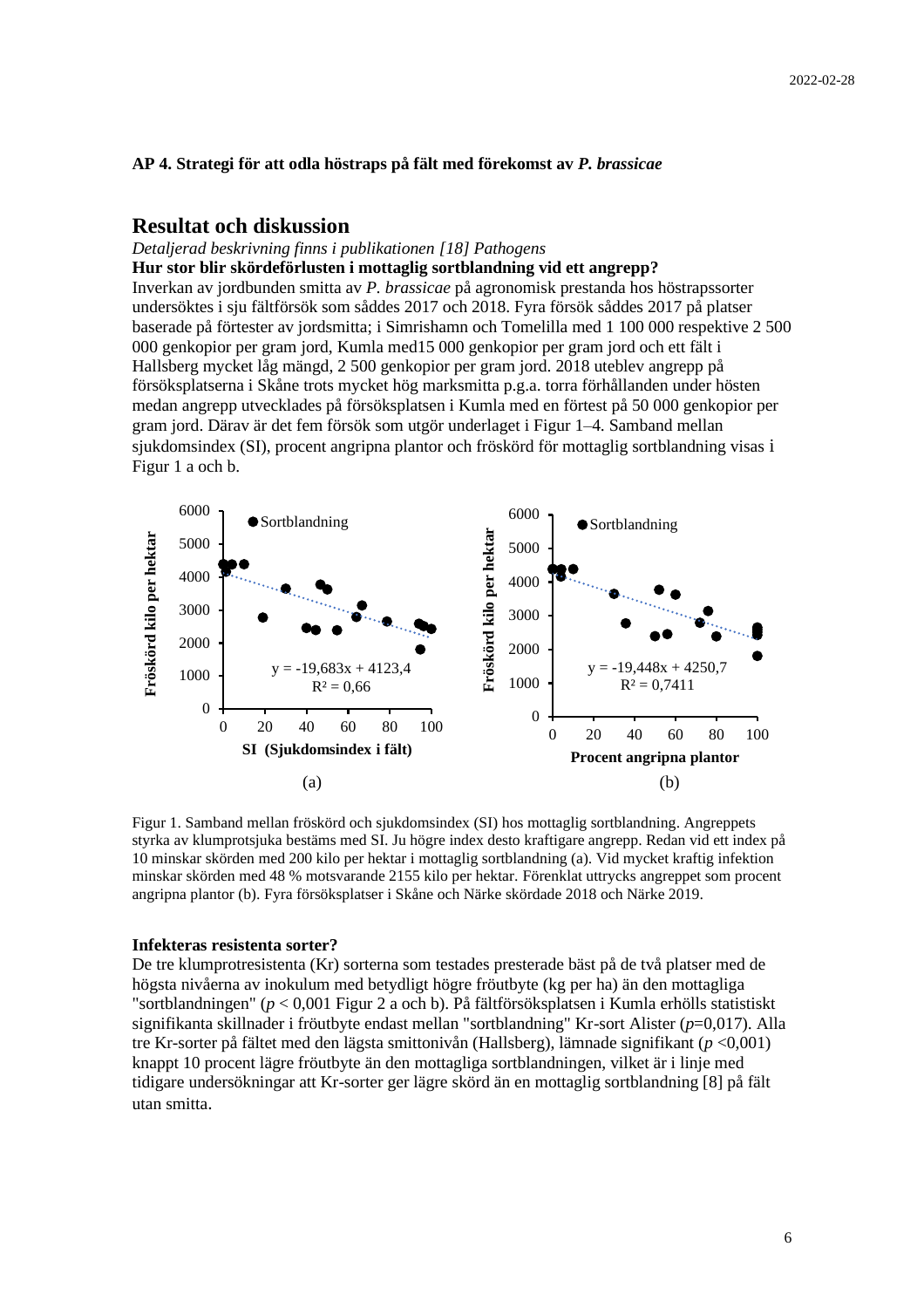

Figur 2. Samband mellan SI i fält (a) procent angripna plantor (b) och fröskörd (kg) ha<sup>-1</sup> för de resistenta sorterna Mentor, Alister och Archimedes på fyra försöksplatser i Skåne och Närke 2018 och en försöksplats i Närke 2019. Skörden av de resistenta sorterna Mentor, Alister och Archimedes påverkas av angreppets storlek, som samtidigt tangerar SI 30 där resistensen inte längre är hållbar.

#### **Hur påverkas skörden av mängden patogen DNA? (Fröskörd vs genkopior)**

Sambandet mellan fröskörd på alla platser och mängden genkopior av *P. brassicae* per gram jord, visar att fröutbytet minskade snabbt när antalet genkopior per gram jord ökade över 4000  $(y = -52,3\ln(x) + 5897,6; R^2=0,59,$  Figur 3a). Basnivån för infektion ligger på 1300 genkopior per gram jord enligt tidigare studier [5] och här visas hur snabbt skörden minskar när mängden inokulum ökar. Detta samband finns inte för Kr-resistenta sorter (Figur 3b).



Figur 3. Sambandet mellan genkopior per gram jord som bestäms med qPCR och skörd (kg, 9 procent vattenhalt) vid de fyra försöksplatserna (Tomelilla, Simrishamn, Kumla och Hallsberg) 2018: och Kumla 2019 a) resistenta sorter cv. Mentor (blå), cv. Alister (gul) och cv. Archimedes (röd). Logaritmerad skala på x-axeln. En tydlig påverkan på skörden visas redan vid 4000 genkopior per gram jord i mottaglig sortblandning.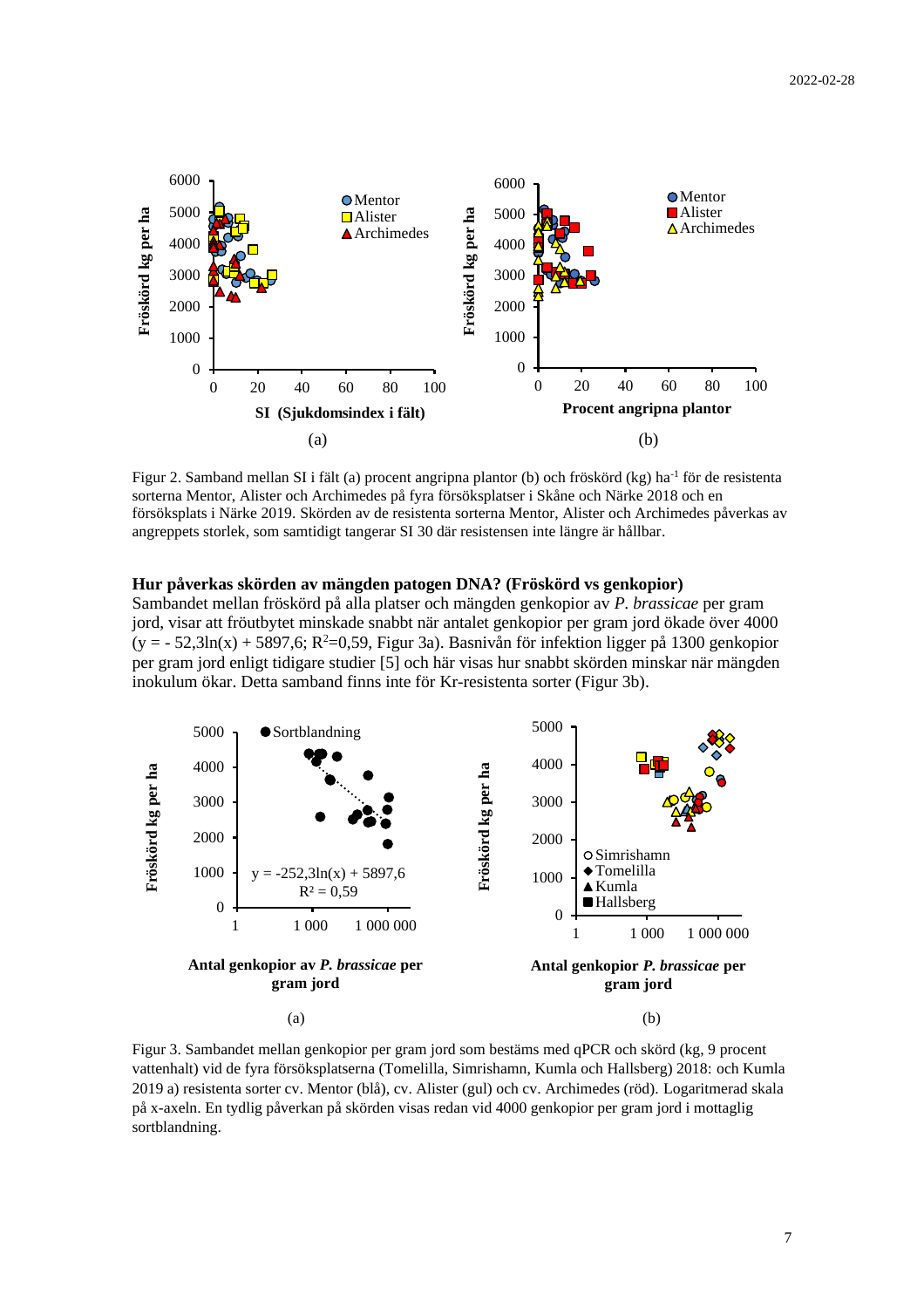### **Hur påverkas angreppet av mängden DNA?**

Det finns ett tydligt samband mellan mängd inokulum (genkopior per gram jord) och SI för mottaglig sortblandning (y=  $5,1678\ln(x)$ -2,2907; R<sup>2</sup>=0,41, Figur 4a), och redan vid 1500 genkopior per gram jord ökar SI starkt till 35 och högre, vilket visar att vid låga nivåer kan angreppet slå till när för patogenen gynnsamma förhållanden råder. Det finns inget samband för resistenta sorter, men vi ser att rötterna infekteras vid en inokulum nivå på 150 genkopior per gram jord (Figur 4b), vilket bekräftar tidigare studier i Sverige att resistenta sorter angrips redan vid låga nivåer av inokulum [5]. De högsta nivåerna av SI tangerar 30, vilket är den gräns där resistensen anses bruten [17]. Resultaten visar tydligt att resistensens hållbarhet utmanas om resistenta sorter odlas på fält med stor mängd *P. Brassicae* DNA.



Figur 4. Samband mellan antal genkopior per gram jord (bestämd med qPCR) och sjukdomsindex i fältförsök (SI) för (a) mottaglig sortblandning och (b) resistenta sorterna Mentor, Alister och Archimedes för samtliga fältförsök sådda 2017 och Kumla 2018. Redan vid 1500 genkopior per gram jord ökar angreppet starkt i mottaglig sortblandning. Logaritmerad skala på x-axeln.

#### **Vilken vägledning ger biotesterna?**

Alla sorter i fältförsöken odlades också i biotester i en klimatkammare under kontrollerade förhållanden i syfte att undersöka den potentiella infektionen. Den mottagliga sortblandningen hade högt sjukdomsindex (Figur 5a). De Kr-resistenta sorterna Alister och Mentor (Figur 5b) hade sjukdomsindex över 60, vilket är över gränsen 30 där resistensen anses vara bruten [17]. Mängden DNA av *P. brassicae* i jorden bestämdes med qPCR-analys som utfördes rutvis (n=16) av jorden i samtliga fältförsök. År 2017 fanns det en statistiskt signifikant skillnad (*p*<0,001) mellan försöksplatserna för antalet genkopior per gram jord. Antalet genkopior per gram jord var signifikant högst i Tomelilla (1 187 000) följt av Simrishamn (419 200) medan inga signifikanta skillnader fanns mellan platserna i Kumla och Hallberg (55 600 resp. 2800).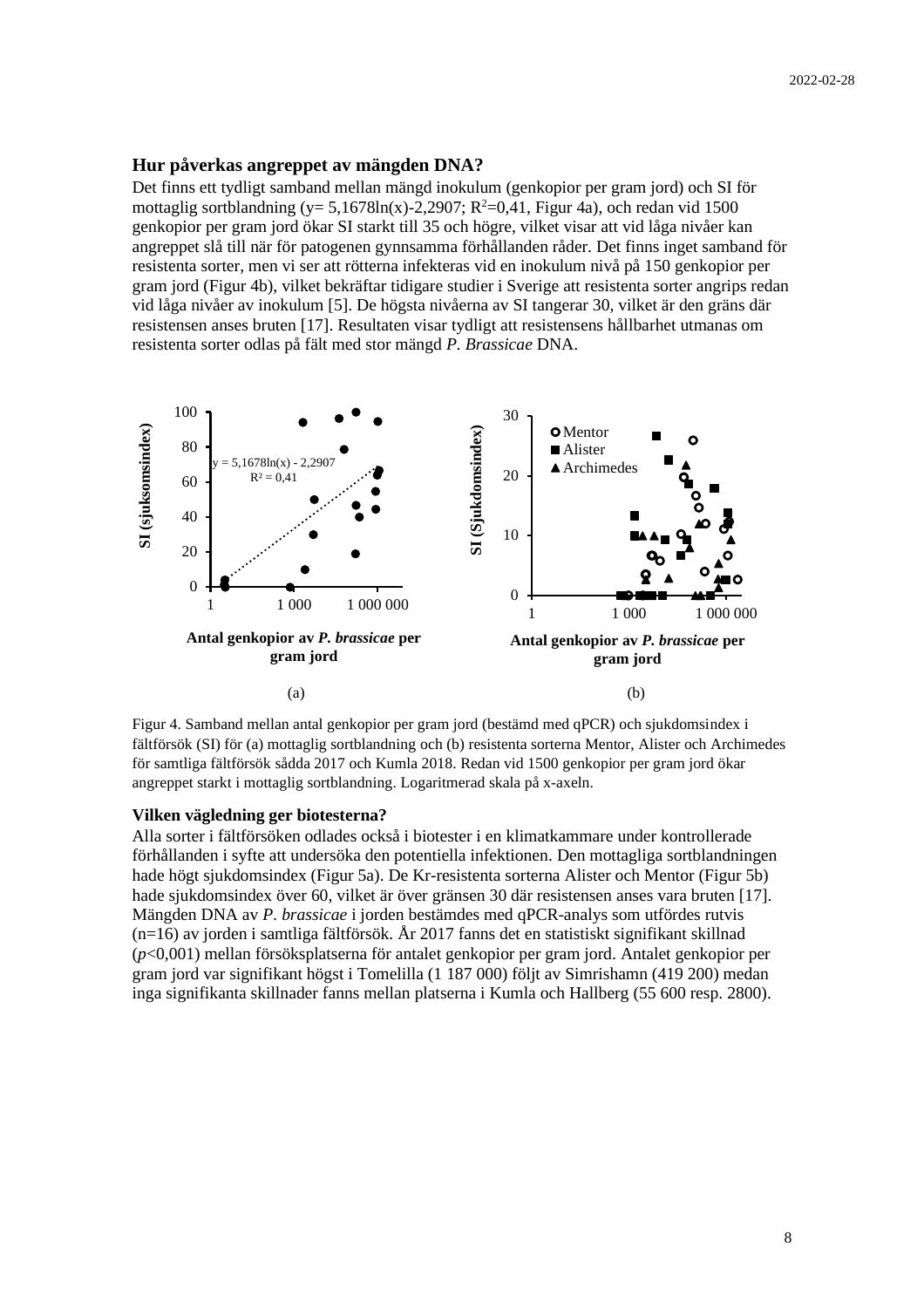

Figur 5. Samband mellan sjukdomsindex i biotest (SI) och mängden *P. brassicae* DNA (genkopior per gram jord) för (a) mottaglig sortblandning och (b) den resistenta sorten Mentor odlade i växtkammare. Logaritmerad skala på x-axeln. En hög korrelation visas för båda sorterna och det framgår att SI överstiger 30 som anses vara gränsen för resistensbrytning [17] vid höga nivåer av *P. brassicae* DNA. Fler figurer finns i publikationen [18]

#### **AP3. Förutsättningar för oljerättika att integreras som fånggröda i en rapsväxtföljd** *Detaljerad beskrivning finns i manuskript som skickas till EJPP*

I klimatkammarstudien odlades mottaglig höstraps, Atora samt tre Kr höstrapssorter i en specialkomponerad jordblandning med naturlig smitta. Unikt med försöket är att 12 sorters oljerättika, en maträttika, vitsenap, två sorters rädisa och majrova samt svedjerova jämfördes. De två resistenta sorterna Alister och Archimedes angreps i lika stor omfattning med i genomsnitt SI 23 (Tabell 1), medan angreppet på sorten Mendel närmar sig mottaglig sort. Samtliga sorter av oljerättika infekterades på en lägre nivå med en variation på mellan SI 2,3 och 9,2. Det fanns ingen signifikant skillnad mellan sorterna. En maträttika, Runder Schwartzer, som testades var mest motståndskraftig med mycket låga angrepp, och kan vara av intresse för förädlingen. I botten hamnade vitsenap som är mycket mottaglig liksom majrova (SI 66 och 75) och svedjerova (SI 64). Rädisan intog en mellanställning (SI 18 och 12).

| Gröda           | Sjukdomsindex      | Gröda                    | Sjukdomsindex  |
|-----------------|--------------------|--------------------------|----------------|
| Höstraps        |                    | Oljerättika              |                |
| Alister $(Kr)$  | $21,6$ cd          | $n=12$                   | $2,3 - 9,2$ cd |
| Archimedes (Kr) | 26.0 <sub>bc</sub> | Rättika                  |                |
| Mendel $(Kr)$   | 45,0 b             | <b>Runder Schwartzer</b> | $0,33$ d       |
| Atora (Mo)      | 69,3 a             | Vitsenap                 | 76,4 a         |
|                 | p < 0,001          |                          | p < 0.001      |

Tabell 1. Sjukdomsindex (SI) av mottaglig (MO) och klumprotresistent (Kr) höstraps, 12 sorter av oljerättika, maträttika och vitsenap. Olika bokstäver visar signifikant skillnad enligt Tukey´s HSD-test.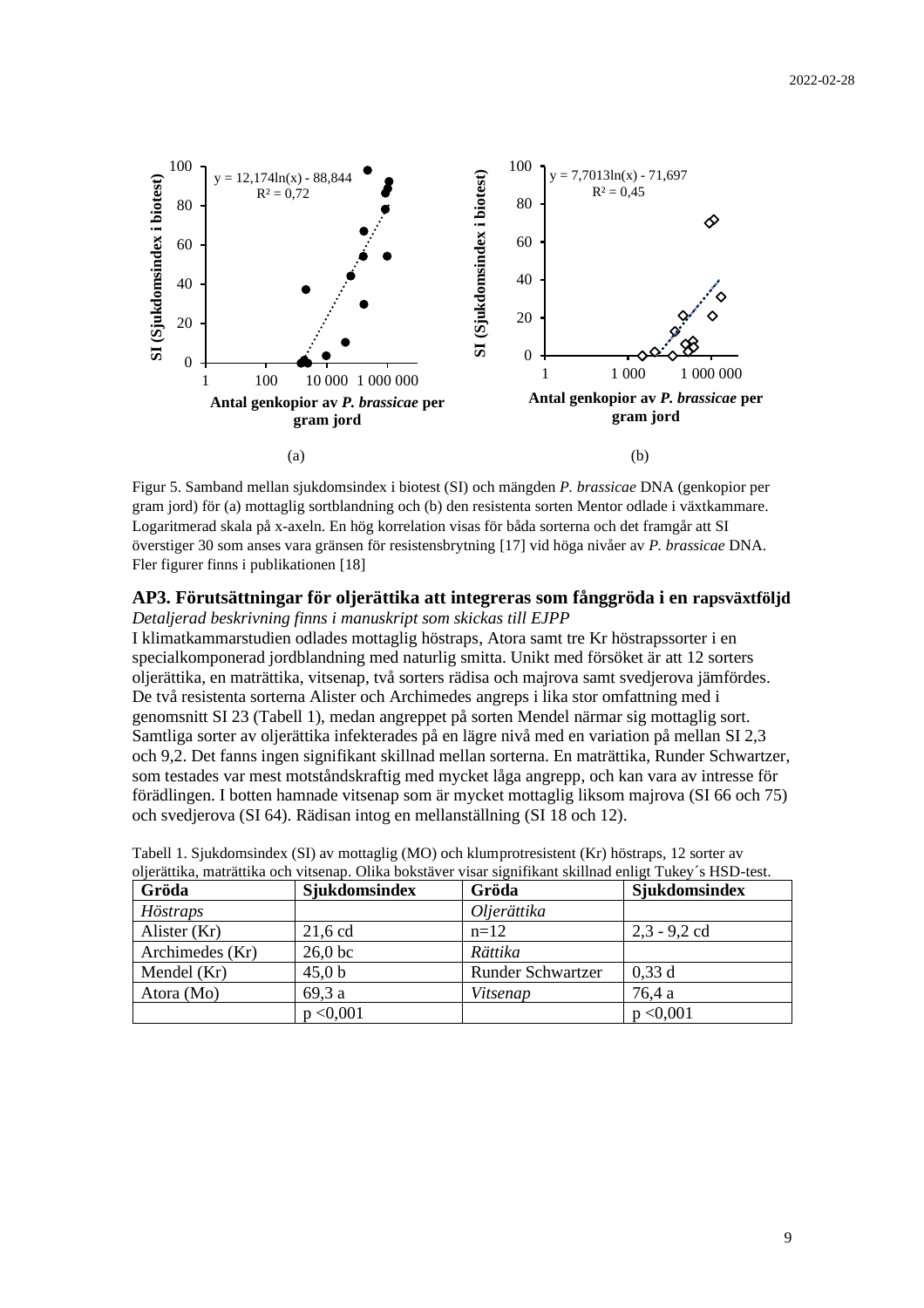## **AP 4. Strategi för att odla höstraps på fält med förekomst av** *P. brassicae*

*Detaljerad beskrivning kommer i internationell sampubikation som planeras* Vi har visat att i jord med höga nivåer av *P. brassicae* DNA är selektionstrycket betydligt högre, d.v.s. resistensen bryts snabbare än om resistenta sorter odlas i jord med låg nivå av *P. brassicae* DNA**,** vilket bekräftar hypotes 1. Resistensen hos att sorterna Mentor och Alister är under press, och vår rekommendation är att använda resistenta sorter när inokulum nivån inte överstiger 100 000 genkopior per gram jord, vilket betyder en minskning från tidigare rekommendation på 325 000 genkopior per gram jord. Vidare betyder odling av resistent sort fortsatt uppförökning av *P. brassicae.* Patotyptestning utförd i **Arbetspaket 2** från försöksplatserna 2017 visar tre olika patotyper; 16/23/29, 16/23/28 och 16/31/31, för Bollerup, Kumla och Simrishamn. Reaktionen hos sorten Mendel visar SI 47 i Simrishamn, 22 i Bollerup och 8 i Kumla, vilket visar att resistensen hos Mendel är bruten i Simrishamnsfältet i enlighet med hypotes 2 att virulenta patotyper som bryter resistens finns i odlingsdistrikten.

Sjukdomsutvecklingen av klumprotsjuka påverkas starkt av miljöfaktorer, där innehållet av fritt markvatten har störst betydelse för vilsporernas groning och förflyttning till värdväxtens rötter. Trots en mycket hög förekomst av *P. brassicae* DNA i Simrishamn och Tomelilla 2018 (600 000 respektive 370 000 genkopior gram jord) saknades sjukdomssymptom under hösten 2018 som följd av den torra sommaren och lite nederbörd under hösten. För att säkerställa en långsiktigt hållbar höstrapsproduktion krävs en omfattande provtagning av potentiella rapsfält. När *P. Brassicae* finns i jorden är den svår att bli av med. Tillgång till resistenta sorter ger bra kontroll av klumprotsjuka på fält med kontrollerat låg smitta. Internationellt har resistensen snabbt brutits när raps odlats med korta intervaller i jord med hög smitta [7,11]. Reaktionen hos de resistenta sorterna utgör basen för de nya förenklade riktlinjerna vi föreslår för den bästa långsiktiga kontrollstrategin av klumprotsjuka. Nya resistenta sorter har högre avkastningspotential är de vi har undersökt [19], och är en stor tillgång för branschen. Odlarna behöver vara mer proaktiva och använda DNA-analysen i större omfattning för att undvika utbrott på fält som odlas med mottagliga sorter förlust av väderfullt frö. Att odla oljerättika i en rapsväxtföljd med dagens sortiment innebär risk för uppförökning av *P. Brassicae* och en utmaning av framtida rapsodlingar. Här behövs ytterligare förbättrad resistens hos oljerättika och förädlingsarbete pågår i Tyskland [20]. Vi har bekräftat att oljerättika har en hög grad av resistens mot *P. brassicae* men det finns variationer mellan sorter som dock inte var signifikanta, vilket motsäger vårt ena antagande i hypotes 3. Oljerättika som fånggröda kommer att öka förekomsten av *P. brassicae* om inkluderad i en rapsväxtföljd vilket bekräftar hypotes 3.

## **Slutsatser**

- Skördeförlusterna blir snabbt kännbara i mottagliga sorter. Redan vid sjukdomsindex 10 minskar skörden med 200 kilo per hektar
- Testa alltid rapsfältet och välj klumprotresistent sort om antalet genkopior av *P. brassicae* DNA per gram jord överstiger 1300
- Ny rekommendation för maximal nivå för odling av resistent sort är 100 000 genkopior per gram jord för att säkerställa långsiktig uthållighet
- Angreppet av klumprotsjuka i resistenta sorter ökar med ökande mängd *P. brassicae* DNA, och närmar sig den gräns där resistensen anses vara bruten
- Resistenta sorter kan ge full skörd vid mycket höga nivåer av *P. brassicae* DNA (<1 000 000 genkopior per gram jord) men uppförökar smittan starkt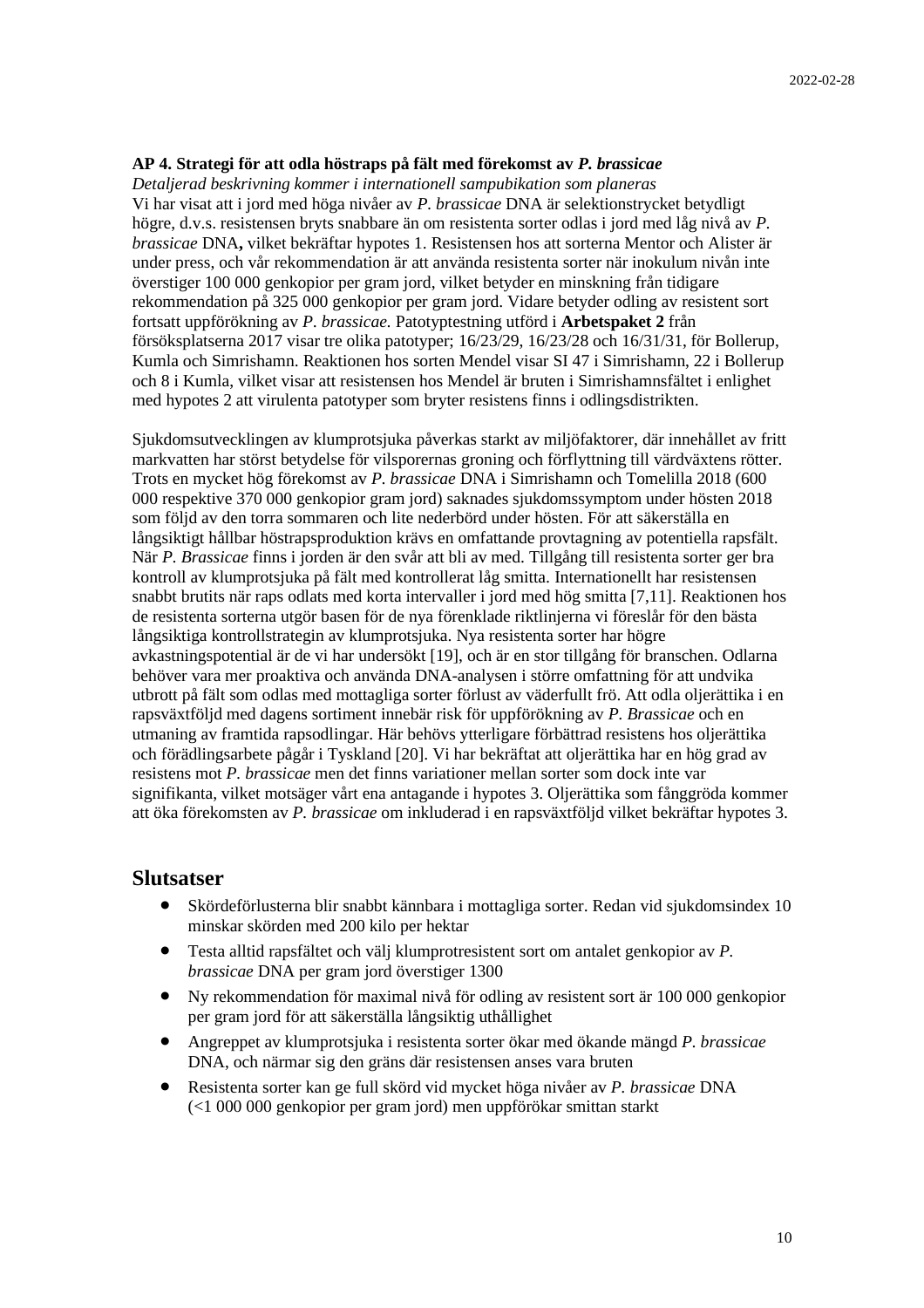- Odling i klimatkammare under optimala förhållanden visar att resistensen hos sorterna Mendel och Alister är ofullständig och bryts vid för patogenen gynnsamma förhållanden och höga förekomster av *P. brassicae*.
- Oljerättika angrips av klumprotsjuka, men på en lägre nivå är resistent höstraps.
- Oljerättika bör inte inkluderas i en rapsväxtföljd
- Tre olika patotyper av *P. Brassicae* har identifierats i försöksfälten
- Patotyper som bryter resistensen har identifierats i flera försöksfält i Skåne
- Kontrollera alltid stausen på rapsrötterna på senhösten

## **Nytta för näringen och rekommendationer**

Hela rapporten är en vägledning för odlingsstrategier baserade på analyssvar och är riktad till rådgivare, lantbrukare och handel. Vi har i utvecklat DNA-analysmetoden i Sverige, som spridits till andra länder i takt med att laboratorierna är internationella där också våra anvisningar används. För att tillämpa de nya riktlinjerna krävs att jorden först analyseras.

Vi har för första gången fastställt det ekonomiska värdet av ett angrepp i höstraps i Sverige, och redan vid 10 procent angrepp blir förlusten 1000 kronor per hektar. Kraftiga angrepp på hösten kan leda till totalskada efter vintern. Med ökade kunskaper om när rätt sort skall användas kan förlusterna minskas betydligt. Vi behöver mer kunskap om vinterhärdigheten hos de resistenta sorterna i Mellansverige och rekommenderar att vinterhärdigheten bedöms årligen av aktuella marknadssorter. Systematisk övervakning av resistensens stabilitet och en bestämning av förekommande patotyper i odlingsdistrikten rekommenderas för att öka denna kunskap och bättre kunna anpassa sortvalet den integrerad bekämpningen.

Spridningen av klumprotsjuka tilltar i höstrapsen vilket gör det olämpligt att förlänga odlingssäsongen med grödor som oljerättika. Det finns ett stort intresse för att odla oljerättika som mellangröda, men det är komplext att odla två korsblommiga grödor i samma växtföljd och ska undvikas.

Stort fokus har lagts på informationsspridning i projektet genom medverkan i nationella och internationella konferenser, kurser och informationsmöten och genom publicering i lantbrukspressen med tre artiklar 2021. Informationen måste intensifieras ytterligare så att fler odlare analyserar jorden innan sådd. Varje infekterat fält är ett misslyckande. Det internationella samarbetet i International Clubroot Working Group är ett viktigt nätverk för informationsutbyte och utveckling.

## **Referenser**

- 1. Wallenhammar, A.-C. Almquist, C. Schwelm, A. Roos, J., Marcez-Schmidt, K., Jonsson, A., Dixelius, C. 2014. Clubroot, a persistent threat to Swedish oil seed rape production. *Can. J. Plant Pathol.* 36 (S1), 135–141, DOI:10-1080/07060661.2013.870606
- 2. Zheng, X., Koopman, B., Ulber, B., von Tiderman, A. 2020. A Global Survey on Diseases and Pests in Oilseed Rape- Current Challenges and Innovative Strategies of Control. *Frontiers in Agronomy* 2, 21–15, DOI: 10.3389/faagro.2020.590908
- 3. Dixon, G.R. 2009. The occurrence and economic impact of *Plasmodiophora brassicae* and clubroot disease. *J. Plant Growth Regul*. 28, 194–202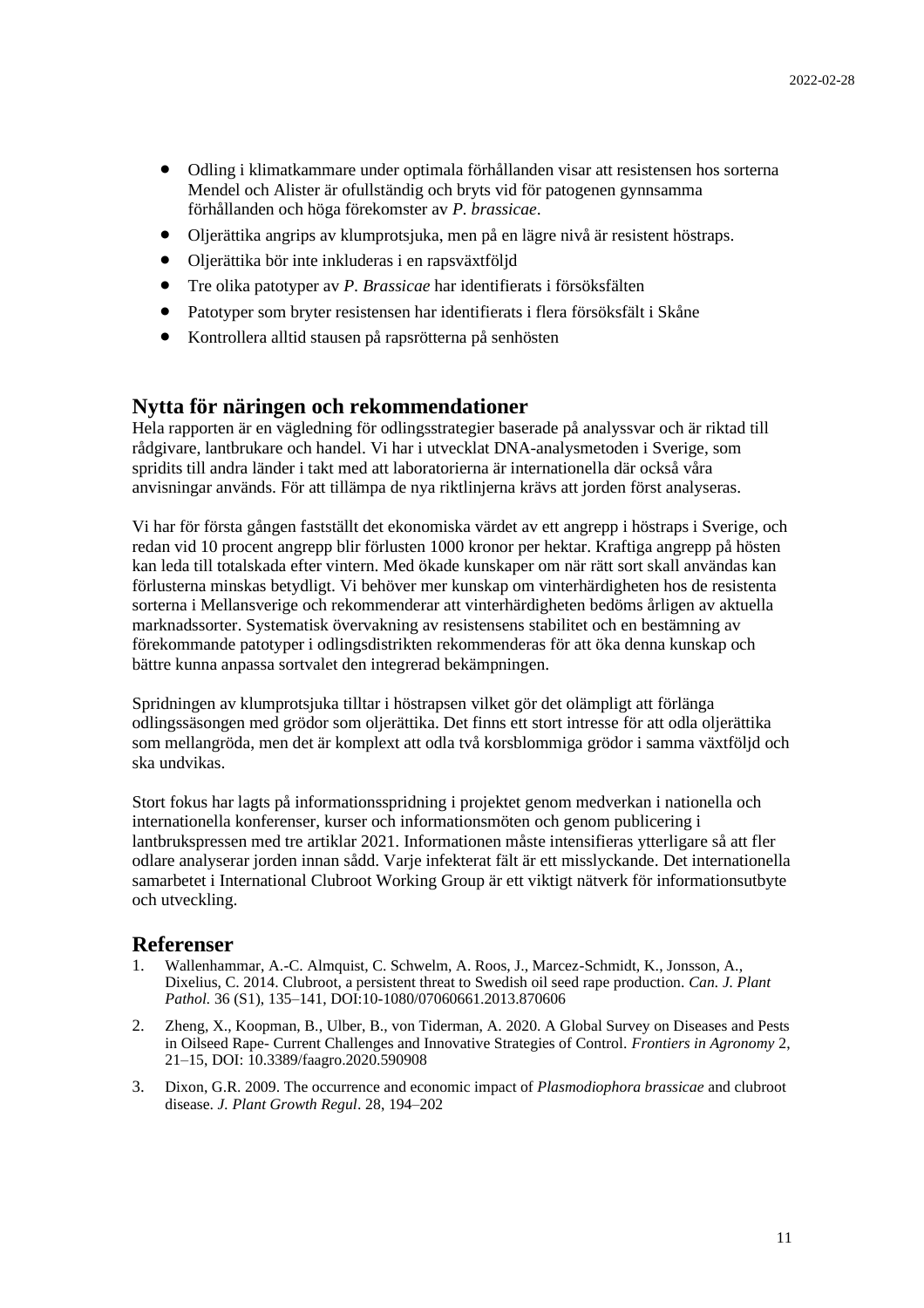- 4. Wallenhammar, A.-C. 1996. Prevalence of *Plasmodiophora brassicae* in a spring oilseed rape growing area in central Sweden and factors influencing soil infestation levels. *Plant Pathol*. *45*, 710–719.
- 5. Wallenhammar, A.-C., Johnsson, L., Gerhardson, B. 2000. Agronomic performance of partly clubroot-resistant spring oilseed turnip rape. *J. Phytopathol*. *148*, 495–499. (Finansierad av SLF)
- 6. Hwang, S.F., Howard, R.J., Strelkow, S.E., Gossen, B.D., Peng, G. 2014. Management of clubroot (*Plasmodiophora brassicae*) on canola (*Brassica napus*) in western Canada. *Can. J. Plant Pathol.* 36, 49-65. Doi:10.1080/07060661.2013.863806
- 7. Strelkov, S.E., Hwang, S-F., Manolii, V. P., Cao, T., Feindel, D. 2016. Emergence of new virulence phenotypes pf *Plasmodiophora brassicae* on canola (*Brassica napus*). *Eur. J. Plant Pathol*. *145*, 517-529, DOI 10.1007/s10658-016-0888-8
- 8. Gunnarsson, A. 2015. Höstrapssorter med klumprotresistens. Field Trial Report of central Sweden. Rural Economy and Agricultural Society Skaraborg: Falköping, 155–156.
- 9. Diederichsen, E., Beckmann, J., Schondelmeier, J., Dreyer, F. 2006. Genetics of Clubroot Resistance in Brassica napus 'Mendel.' Acta Horticulturae, 307–311, doi:10.17660/ActaHortic.2006.706.35.
- 10. Zamani-Noor, N. 2017. Variation in pathotypes and virulence of *Plasmodiophora brassicae* populations in Germany. *Plant Pathol*. 66, 316–324.
- 11. Smith, J., Boor, T., Dussart, F., Burnett, F. 2021. *Plasmodiophora brassicae* diversity in the UK and implications for clubroot management. Management of Diseases and Pests of Oilseed rape. Eds, Jellis och Fill. Agrifood Charities Partnership & University of Herfordshire.75–82.
- 12. Wallenhammar, A-C., Hansson, F., Gunnarsson, A., Jonsson, A. 2016. Quantification of *Plasmodiophora brassicae* Using a DNA-Based Soil Test Facilitates Sustainable Oilseed Rape Production. *Plants*. *5*, 21, DOI:10.3390/plants.5020021. (Finansierad av SLF)
- 13. Jonsson, A., Wallenhammar, A-C. 2014. Handledning för provtagning och hantering av jordprov vid biologisk markkartering av jordbundna patogener (www.biosom.se) Rapport nr 1. P10.
- 14. Wallenhammar, A.C., Omer, Z.S., Edin, E., Jonsson, A., 2021. Influence of soil-borne inoculum of *Plasmodiophora brassicae* measured by qPCR on disease severity of clubroot-resistant cultivars of winter oilseed rape (*Brassica napus* L.). *Pathogens* 10. [https://doi.org/10.3390/pathogens10040433.](https://doi.org/10.3390/pathogens10040433) (Finansierad av SLF)
- 15. Person, P. 2022. Klumprotsjuka i höstraps-utvärdering av resistenta sorter i fältförsök OS7-25. Studentarbete Grundnivå G2E. Uppsala: SLU, Institutionen för skoglig mykologi och växtpatologi.
- 16. Wallenhammar, A.-C., Almquist, C., Söderström, M., Jonsson, 2012. A. In-field distribution of *Plasmodiophoraa brasssice* measured using quantitative real-time PCR. *Plant Pathol*. *61,* 16–28, DOI:10.111/j.1365-3059.2011.02477x. (Finansierad av SLF)
- 17. Diederichsen, E., Wagenblatt, B., Schallehn, V. 2016. Production of pure genotype isolates of *Plasmodiophora brassicae* Wor. - comparison of inoculations with root hairs containing single sporangiosori or with single resting spores. *Eur. J. Plant Pathol*. *145*, 621–627, DOI: 10.1007/s10658-016-0876-z
- 18. Wallenhammar, A-C, Omer, Z., S, Edin, E., Jonsson, A. 2021 Influence of Soil-Borne Inoculum of *Plasmodiophora brassicae* Measured by qPCR on Disease severity of Clubroot Resistant Cultivars of Winter Oilseed Rape (*Brassica Napus* L). *Pathogens*, 10, 433. https//doi.org/10.3390/pathogens10040433
- 19. Sveriges Frö- och Oljeväxtodlare. [https://sfo.se/oljevaxter/forsok/.](https://sfo.se/oljevaxter/forsok/) Sortförsök höstraps OS7-25- 2021.
- 20. Diederichsen, E., Gollinge, N. & Schlathölter, M. 2018. Characterization of clubroot resistance in Raphanus. In: 2018 International Clubroot Workshop, Edmonton, Alberta, Canada, Canadian Journal of Plant Pathology, 41:3, 477–478. DOI: 10.1080/07060661.2019.1583478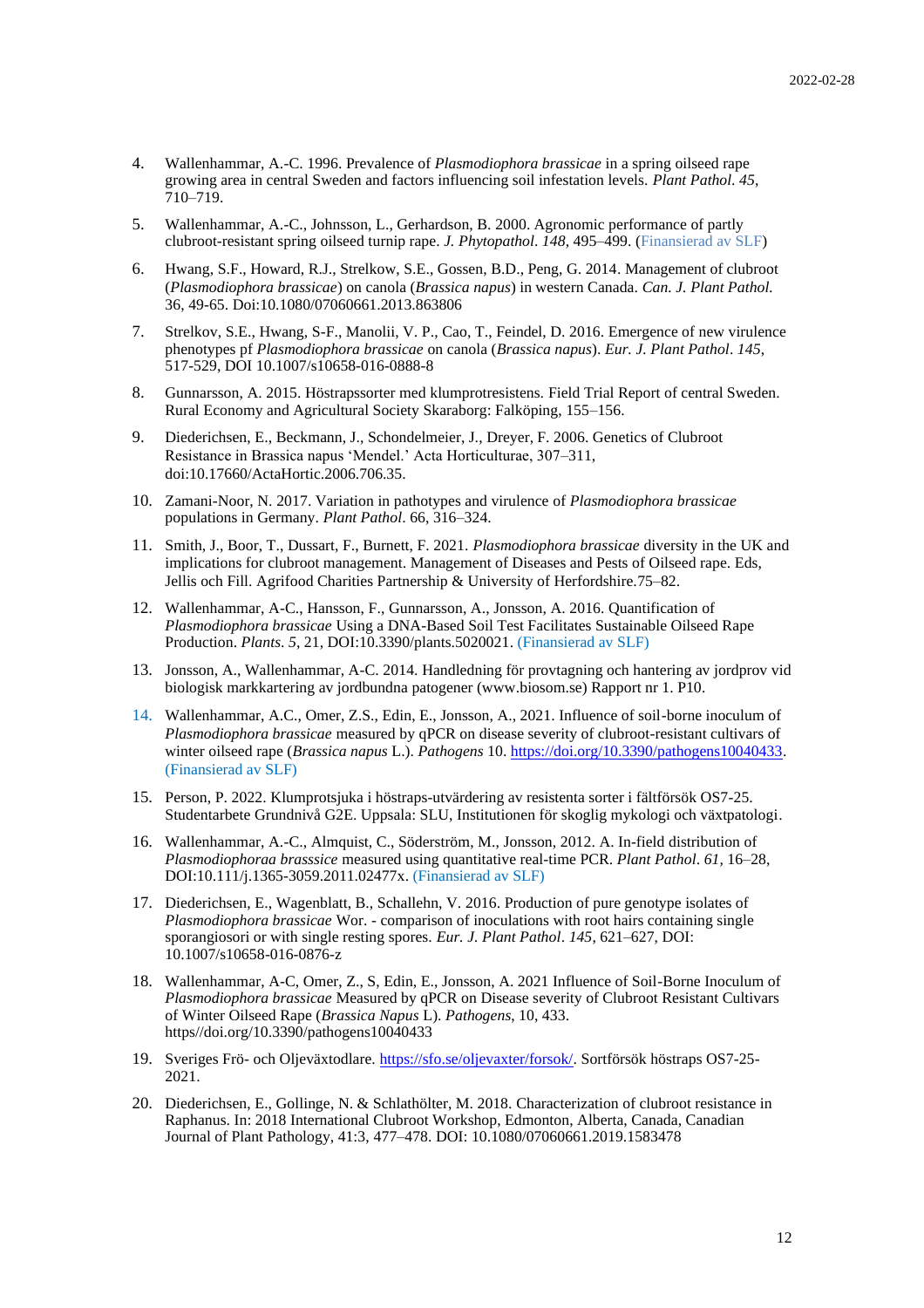2022-02-28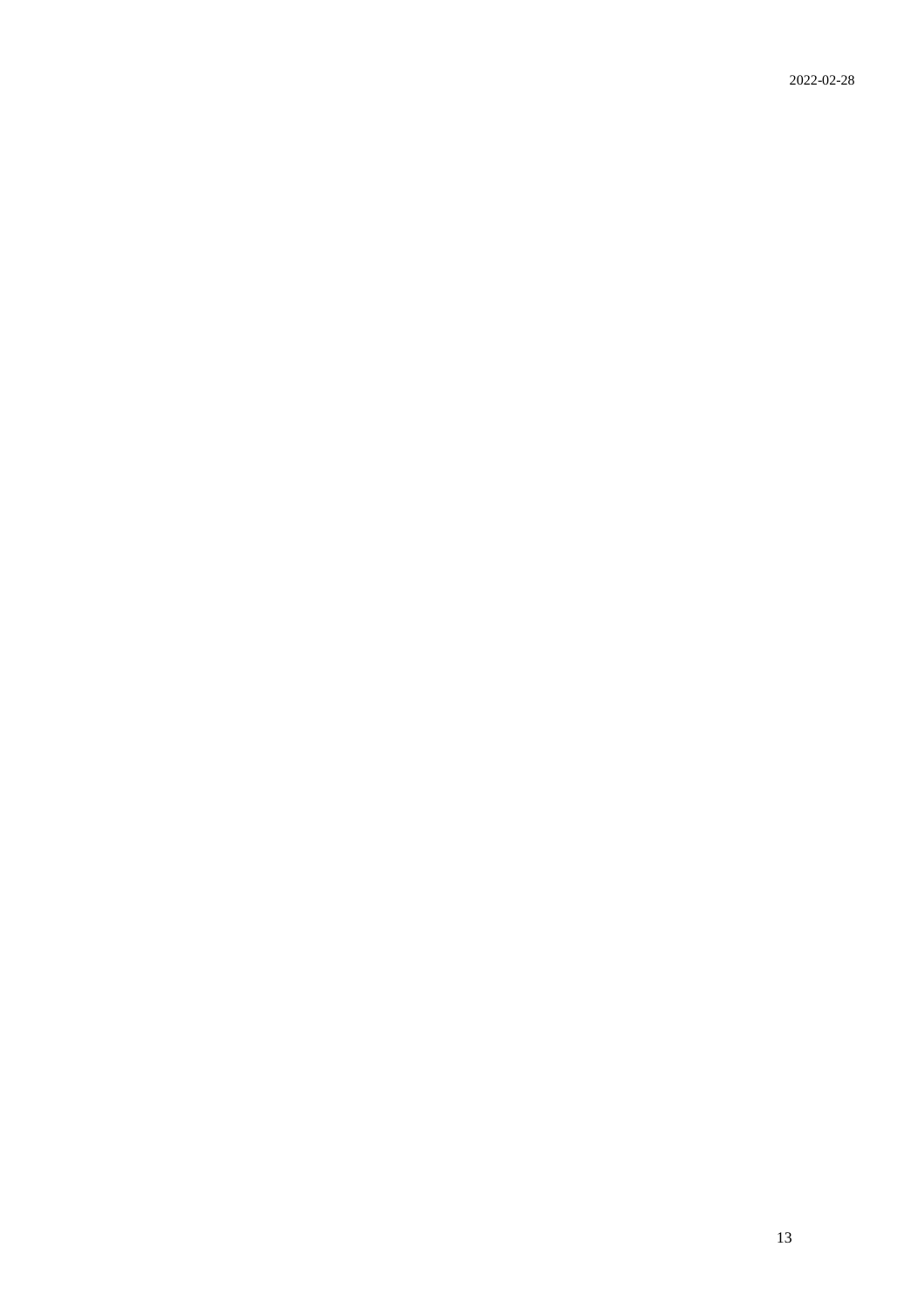# **Del 3: Resultatförmedling**

| Wallenhammar, A-C, Omer, Z., S, Edin, E., Jonsson, A. 2021 Influence of Soil-Borne Inoculum of                    |  |  |  |
|-------------------------------------------------------------------------------------------------------------------|--|--|--|
| Plasmodiophora brassicae Measured by qPCR on Disease severity of Clubroot Resistant Cultivars of Winter           |  |  |  |
| Oilseed Rape (Brassica Napus L). Pathogens, 10, 433. https//doi.org/10.3390/pathogens10040433                     |  |  |  |
| Wallenhammar, A-C, Omer, Z. Jonsson, A. 2019. Integrated management of clubroot – crucial for a sustainable       |  |  |  |
| oilseed rape production. Can J of Plant Pathol, 41,                                                               |  |  |  |
| 490.https://www.tandfonline.com/doi/pdf/10.1080/07060661.2019.1583478 Abstract                                    |  |  |  |
| Zamani-Noor, N., Diederichsen, E., Wallenhammar, A.-C., Cordsen-Nielsen, G., Orgeur, G., Konradyova, V.,          |  |  |  |
| Dussart, F., Smith, J., Jedryczka, M. 2019. Epidemiology of Clubroot Disease and Pathogenic Variation among       |  |  |  |
| Isolates of Plasmodiophora brassicae from Oilseed Rape Growing in Europe. Can. J. Plant Pathol. 2019, 41, 491–    |  |  |  |
| 492, doi:10.1080/07060661.2019.1583478. Abstract                                                                  |  |  |  |
| Wallenhammar, A-C, Edin, E., Jonsson, A. 2022. Can Oil Radish (Raphanus sativus L. var oilefera), be              |  |  |  |
| incorporated in an OSR crop rotation with respect to clubroot propagation? Manuskript, planerad publicering i     |  |  |  |
| European Journal of Plant Pathology, mars 2022                                                                    |  |  |  |
|                                                                                                                   |  |  |  |
| Wallenhammar, A-C., Nätterlund, H. 2021. Svårlöst konflikt mellan oljerättika och höstraps, Arvensis, 6, 22 - 24. |  |  |  |
| Wallenhammar, A-C., Jonsson, A. Svanström, P. 2021. Rapspriset lockar till ökade arealer, Arvensis, 4, 8-10.      |  |  |  |
| Wallenhammar, A-C, Omer, Z., Edin, E, Jonsson, A. 2021. Var aktiv mot protisten- testa ditt rapsfält för          |  |  |  |
| klumprotsjuka. Svensk Frötidning, 4, 15 - 17                                                                      |  |  |  |
| Wallenhammar, A-C., Edin, E., Jonsson, A. 2020. Oljerättika och klumprotsjuka, Växjö möte 8 december 2020.        |  |  |  |
| Integrated management of clubroot in WOSR based on soil DNA analyses. Digital konferens 23-25 november 2021.      |  |  |  |
| Australasian Plant Pathology Society. A-C Wallenhammar                                                            |  |  |  |
| https://www.appsnet.org/events/Hobart2021/Handbook.pdf                                                            |  |  |  |
| Sweden Clubroot Update. Digitalt möte. Clubroot Steering Committee, Canada 30 april 2020, A-C Wallenhammar        |  |  |  |
| Pathogens. Workshop on Diversifying the cropping systems using subsidiary crops. SLU, Alnarp, 3 mars 2020. A-C    |  |  |  |
| Wallenhammar                                                                                                      |  |  |  |
| Integrated management of clubroot, International Rapeseed Congress, Berlin, 16-19 juni 2019, A-C                  |  |  |  |
| Wallenhammar                                                                                                      |  |  |  |
| Klumprot i korsblomstra vekster. Hva med jordforbedrende vekster? Plantekonferensen, 14 -1 5 februari 2019,       |  |  |  |
| Oslo, A-C Wallenhammar                                                                                            |  |  |  |
|                                                                                                                   |  |  |  |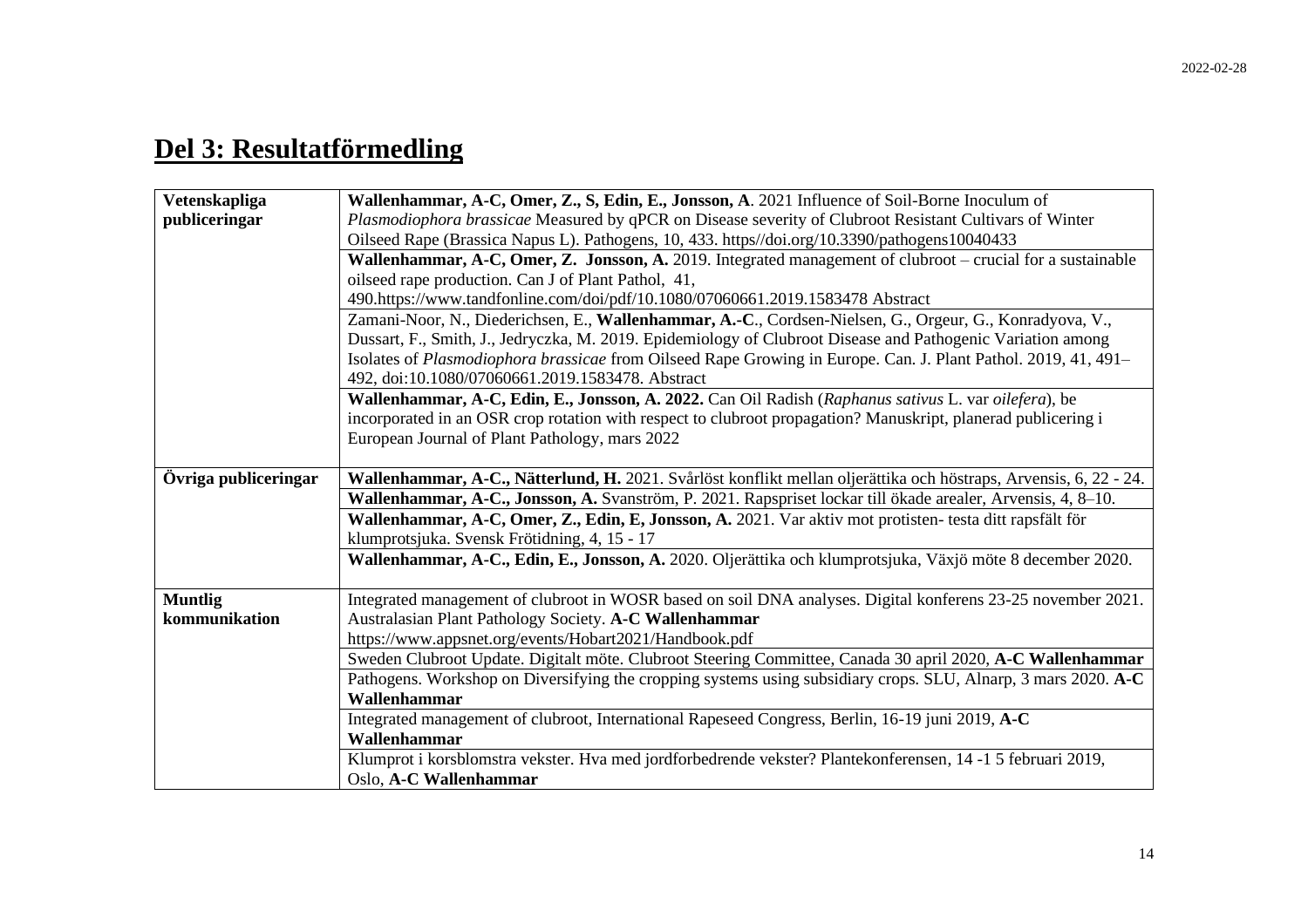2022-02-28

|                      | Integrated management of clubroot, International clubroot working group, 7-9 August 2018, Edmonton, Kanada, A-    |  |  |
|----------------------|-------------------------------------------------------------------------------------------------------------------|--|--|
|                      | <b>C</b> Wallenhammar                                                                                             |  |  |
|                      | Integrated management of clubroot, IOBC, 18-19 september 2018 Zagreb, Kroatien, A-C Wallenhammar                  |  |  |
|                      | Epidemiology, overview and the occurrence and distribution of the pathogen and related damage in Sweden 2017,     |  |  |
|                      | Clubroot workshop, Berlin, UPOF, 15-16 januari, 2018, A-C Wallenhammar                                            |  |  |
|                      | Klumprotsjuka, Information för rådgivare vid HS Konsult AB, 23 september 2021. A-C Wallenhammar                   |  |  |
|                      | Oljerättika och klumprotsjuka, Växjömöte (Digital) 8 - 9 december 2020, A-C Wallenhammar                          |  |  |
|                      | Oljerättika och klumprotsjuka, Skånska Jordbrukardagar (digitalt) 18 januari 2021, A-C Wallenhammar               |  |  |
|                      | Sjukdomar i raps. HIR-konferensen (digital) 3 oktober 2020. A-C Wallenhammar                                      |  |  |
|                      | Hur undvika klumprotsjuka? Kurs i Ekologisk rapsodling (rådgivare och lantbrukare), Jordbruksverket (digitalt) 16 |  |  |
|                      | april 2020. A-C Wallenhammar                                                                                      |  |  |
|                      | Mellangrödor- egenskaper för odlingen som biosanerare. Kurs(lantbrukare) Jordhälsa i ekologisk odling,            |  |  |
|                      | Hushållningssällskapet, Skara, 3 december 2019, A-C Wallenhammar                                                  |  |  |
|                      | Hur hanterar vi växtskyddsfrågorna i mellangrödesystem. Hallfredadagen, Hallfreda, SLU, 9 juli 2019 A-C           |  |  |
|                      | Wallenhammar                                                                                                      |  |  |
|                      | Hur hanterar vi växtskyddsfrågorna i mellangrödesystem. Ämnesgrupp Vatten och odlingssystem, SLU, Nässjö, 2       |  |  |
|                      | maj 2019. A-C Wallenhammar                                                                                        |  |  |
|                      | Mellangrödor i växtföljden- Kursdag mellangrödor för lantbrukare, Hushållningssällskapet, Brunnby, Västerås, 13   |  |  |
|                      | februari 2019. A-C Wallenhammar                                                                                   |  |  |
|                      | Mellangrödor i växtföljden-växtskyddsperspektiv, FoU-dagar ekologisk produktion, Jordbruksverket, Uppsala, 6–7    |  |  |
|                      | februari 2019. A-C Wallenhammar                                                                                   |  |  |
|                      | Klumprotsjuka- spridningsrisker med mellangrödor och ogräs. Uddevalla konferensen, 10 - 11 januari 2019. A-C      |  |  |
|                      | Wallenhammar                                                                                                      |  |  |
|                      | Integrerad bekämpning av klumprotsjuka Nationella Växtskyddskonferensen, Uppsala, 14 - 15 november 2018. A-       |  |  |
|                      | <b>C</b> Wallenhammar                                                                                             |  |  |
|                      | Integrerad bekämpning av klumprotsjuka- avgörande för en uthållig produktion. Ämnesgrupp ogräs och växtskydd,     |  |  |
| <b>Studentarbete</b> | Linköping, 8 februari 2017, A-C Wallenhammar                                                                      |  |  |
|                      | Cederberg, G. 2018. Utbredning av Plasmodiophora brassicae som orsakar klumprotsjuka. Grundnivå, G2E.             |  |  |
|                      | Uppsala: SLU, Institutionen för mark och miljö. https://stud.epsilon.slu.se/13215/1/cederberg_g_180322.pdf        |  |  |
|                      |                                                                                                                   |  |  |
|                      | A-C Wallenhammar, biträdande handledare                                                                           |  |  |
|                      |                                                                                                                   |  |  |